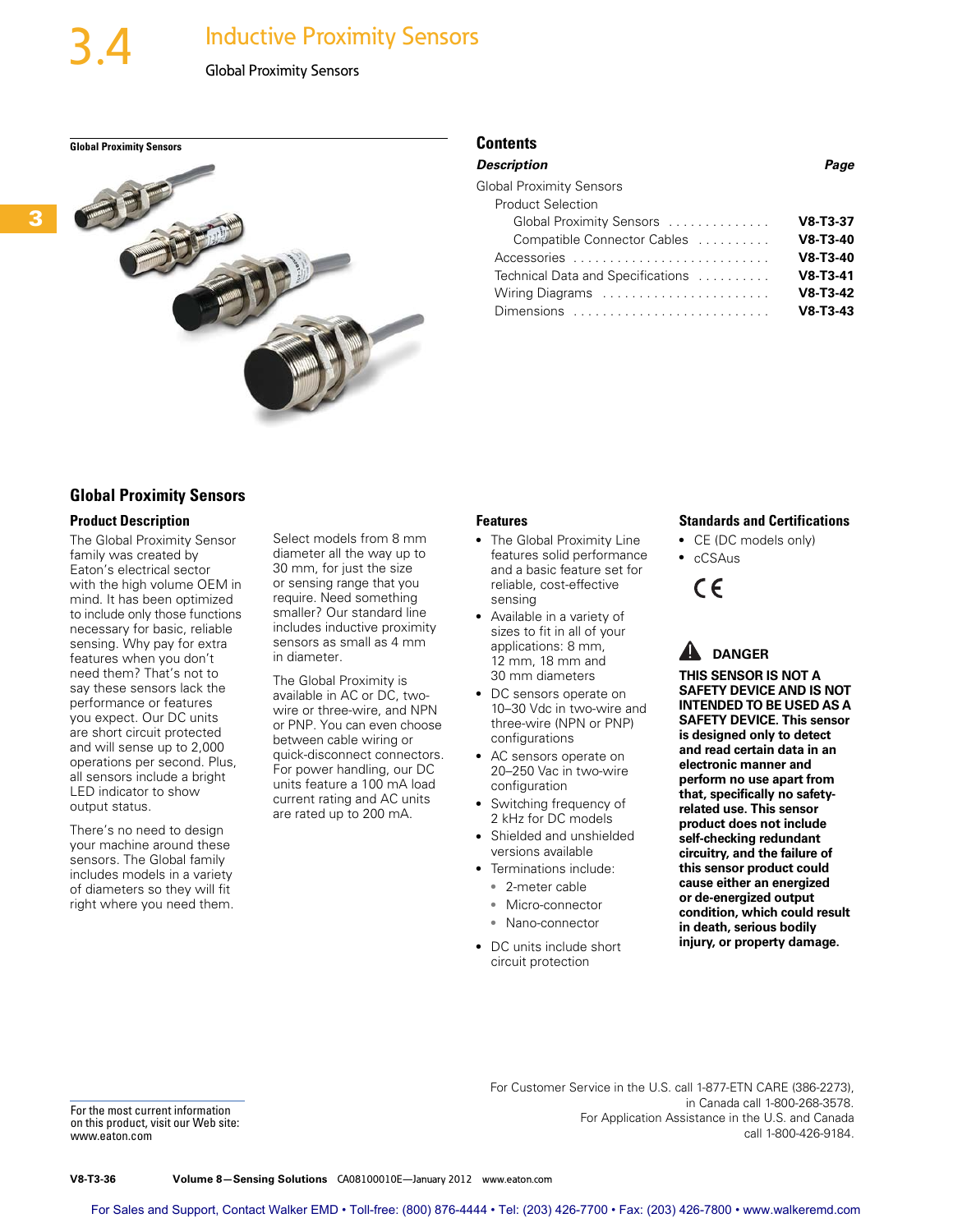## **Product Selection**

*Global Proximity Sensors*

|              | <b>Two-Wire Sensors</b>     |                                  |                        |                                                                                                  |                          |                                    |                                           |  |  |  |
|--------------|-----------------------------|----------------------------------|------------------------|--------------------------------------------------------------------------------------------------|--------------------------|------------------------------------|-------------------------------------------|--|--|--|
|              | <b>Operating</b><br>Voltage | Sensina<br>Range                 | <b>Shielding</b>       | <b>Output Type</b>                                                                               | <b>Connection Type</b>   | NO Output<br><b>Catalog Number</b> | <b>NC Output</b><br><b>Catalog Number</b> |  |  |  |
| <b>12 mm</b> | 12 mm Diameter              |                                  |                        |                                                                                                  |                          |                                    |                                           |  |  |  |
| 打            | 20-250 Vac                  | 2 <sub>mm</sub>                  | Shielded               | N <sub>0</sub>                                                                                   | 2-meter cable            | E57-12GS02-A                       | E57-12GS02-A1                             |  |  |  |
|              |                             |                                  |                        |                                                                                                  | 3-pin micro AC connector | E57-12GS02-AAB (2)                 | E57-12GS02-A1AB (2)                       |  |  |  |
|              |                             | 4 mm                             | Unshielded             | N <sub>0</sub>                                                                                   | 2-meter cable            | E57-12GU04-A                       | E57-12GU04-A1                             |  |  |  |
|              |                             |                                  |                        |                                                                                                  | 3-pin micro AC connector | E57-12GU04-AAB                     | E57-12GU04-A1AB (2)                       |  |  |  |
|              | 10-30 Vdc                   | 2 <sub>mm</sub>                  | Shielded               | N <sub>0</sub><br>(NPN/PNP)                                                                      | 2-meter cable            | E57-12GS02-D                       | E57-12GS02-D                              |  |  |  |
|              |                             |                                  |                        |                                                                                                  | 4-pin micro DC connector | E57-12GS02-DDB (::)                | E57-12GS02-DDB (*)                        |  |  |  |
|              |                             | 4 mm                             | Unshielded             | N <sub>0</sub>                                                                                   | 2-meter cable            | E57-12GU04-D                       | E57-12GU04-D1                             |  |  |  |
|              |                             |                                  |                        | (NPN/PNP)                                                                                        | 4-pin micro DC connector | E57-12GU04-DDB (:)                 | E57-12GU04-D1DB (**)                      |  |  |  |
|              |                             | 8 mm                             |                        | N <sub>0</sub>                                                                                   | 2-meter cable            | E57-12GE08-D                       | E57-12GE08-D1                             |  |  |  |
|              |                             | (extended range)                 |                        | (NPN/PNP)                                                                                        | 4-pin micro DC connector | E57-12GE08-DDB ®                   | E57-12GE08-D1DB (2)                       |  |  |  |
|              |                             |                                  |                        | <b>NC</b>                                                                                        | 2-meter cable            | —                                  | E57-12GE08-D1                             |  |  |  |
|              |                             |                                  |                        | (NPN/PNP)                                                                                        | 4-pin micro DC connector | $\overline{\phantom{0}}$           | E57-12GE08-D1DB (2)                       |  |  |  |
|              | 18 mm Diameter              |                                  |                        |                                                                                                  |                          |                                    |                                           |  |  |  |
| <b>18 mm</b> | 20-250 Vac                  | 5 <sub>mm</sub>                  | Shielded               | N <sub>0</sub>                                                                                   | 2-meter cable            | E57-18GS05-A                       | E57-18GS05-A1                             |  |  |  |
| 一起           |                             |                                  |                        |                                                                                                  | 3-pin micro AC connector | E57-18GS05-AAB (2)                 | E57-18GS05-A1AB                           |  |  |  |
|              |                             | 8 mm                             | Unshielded             | N <sub>0</sub>                                                                                   | 2-meter cable            | E57-18GU08-A                       | E57-18GU08-A1                             |  |  |  |
|              |                             |                                  |                        |                                                                                                  | 3-pin micro AC connector | E57-18GU08-AAB                     | E57-18GU08-A1AB (2)                       |  |  |  |
|              |                             | <b>16 mm</b>                     |                        |                                                                                                  | 3-pin micro AC connector | E57-18GE16-AAB                     | E57-18GE16-A1AB                           |  |  |  |
|              | 10-30 Vdc                   | 5 <sub>mm</sub>                  | Shielded<br>Unshielded | N <sub>0</sub><br>(NPN/PNP)<br>NO<br>(NPN/PNP)<br>N <sub>0</sub><br>(NPN/PNP)<br>NC<br>(NPN/PNP) | 2-meter cable            | E57-18GS05-D                       | E57-18GS05-D1                             |  |  |  |
|              |                             |                                  |                        |                                                                                                  | 4-pin micro DC connector | E57-18GS05-DDB (:)                 | E57-18GS05-D1DB (2)                       |  |  |  |
|              |                             | 8 mm                             |                        |                                                                                                  | 2-meter cable            | E57-18GU08-D                       | E57-18GU08-D1                             |  |  |  |
|              |                             |                                  |                        |                                                                                                  | 4-pin micro DC connector | E57-18GU08-DDB (2)                 | E57-18GU08-D1DB (**)                      |  |  |  |
|              |                             | <b>16 mm</b><br>(extended range) |                        |                                                                                                  | 2-meter cable            | E57-18GE16-D                       | E57-18GE16-D1                             |  |  |  |
|              |                             |                                  |                        |                                                                                                  | 4-pin micro DC connector | E57-18GE16-DDB (2)                 | E57-18GE16-D1DB (2)                       |  |  |  |
|              |                             |                                  |                        |                                                                                                  | 2-meter cable            | —                                  | E57-18GE16-D1                             |  |  |  |
|              |                             |                                  |                        |                                                                                                  | 4-pin micro DC connector |                                    | E57-18GE16-D1DB (1)                       |  |  |  |
|              | 30 mm Diameter              |                                  |                        |                                                                                                  |                          |                                    |                                           |  |  |  |
| 30 mm        | 20-250 Vac                  | $10 \, \text{mm}$                | Shielded               | N <sub>0</sub>                                                                                   | 2-meter cable            | E57-30GS10-A                       | E57-30GS10-A1                             |  |  |  |
|              |                             |                                  |                        |                                                                                                  | 3-pin micro AC connector | E57-30GS10-AAB                     | E57-30GS10-A1AB (2)                       |  |  |  |
|              |                             | <b>15 mm</b>                     | Unshielded             | N <sub>0</sub>                                                                                   | 2-meter cable            | E57-30GU15-A                       | E57-30GU15-A1                             |  |  |  |
|              |                             |                                  |                        |                                                                                                  | 3-pin micro AC connector | E57-30GU15-AAB                     | E57-30GU15-A1AB                           |  |  |  |
|              | 10-30 Vdc                   | $10 \text{ mm}$                  | Shielded               | N <sub>0</sub>                                                                                   | 2-meter cable            | E57-30GS10-D                       | E57-30GS10-D1                             |  |  |  |
|              |                             |                                  |                        | (NPN/PNP)                                                                                        | 4-pin micro DC connector | E57-30GS10-DDB (1)                 | E57-30GS10-D1DB                           |  |  |  |
|              |                             | $15 \text{ mm}$                  | Unshielded             | NO.                                                                                              | 2-meter cable            | E57-30GU15-D                       | E57-30GU15-D1                             |  |  |  |
|              |                             |                                  |                        | (NPN/PNP)                                                                                        | 4-pin micro DC connector | E57-30GU15-DDB (ii)                | E57-30GU15-D1DB (2)                       |  |  |  |
|              |                             | 25 mm                            |                        | N0                                                                                               | 2-meter cable            | E57-30GE25-D                       | E57-30GE25-D1                             |  |  |  |
|              |                             | (extended range)                 |                        | (NPN/PNP)                                                                                        | 4-pin micro DC connector | E57-30GE25-DDB ®                   | E57-30GE25-D1DB (3)                       |  |  |  |
|              |                             |                                  |                        | <b>NC</b>                                                                                        | 2-meter cable            | —                                  | E57-30GE25-D1                             |  |  |  |
|              |                             |                                  |                        | (NPN/PNP)                                                                                        | 4-pin micro DC connector |                                    | E57-30GE25-D1DB (2)                       |  |  |  |

See listing of compatible connector cables on **Page V8-T3-40**.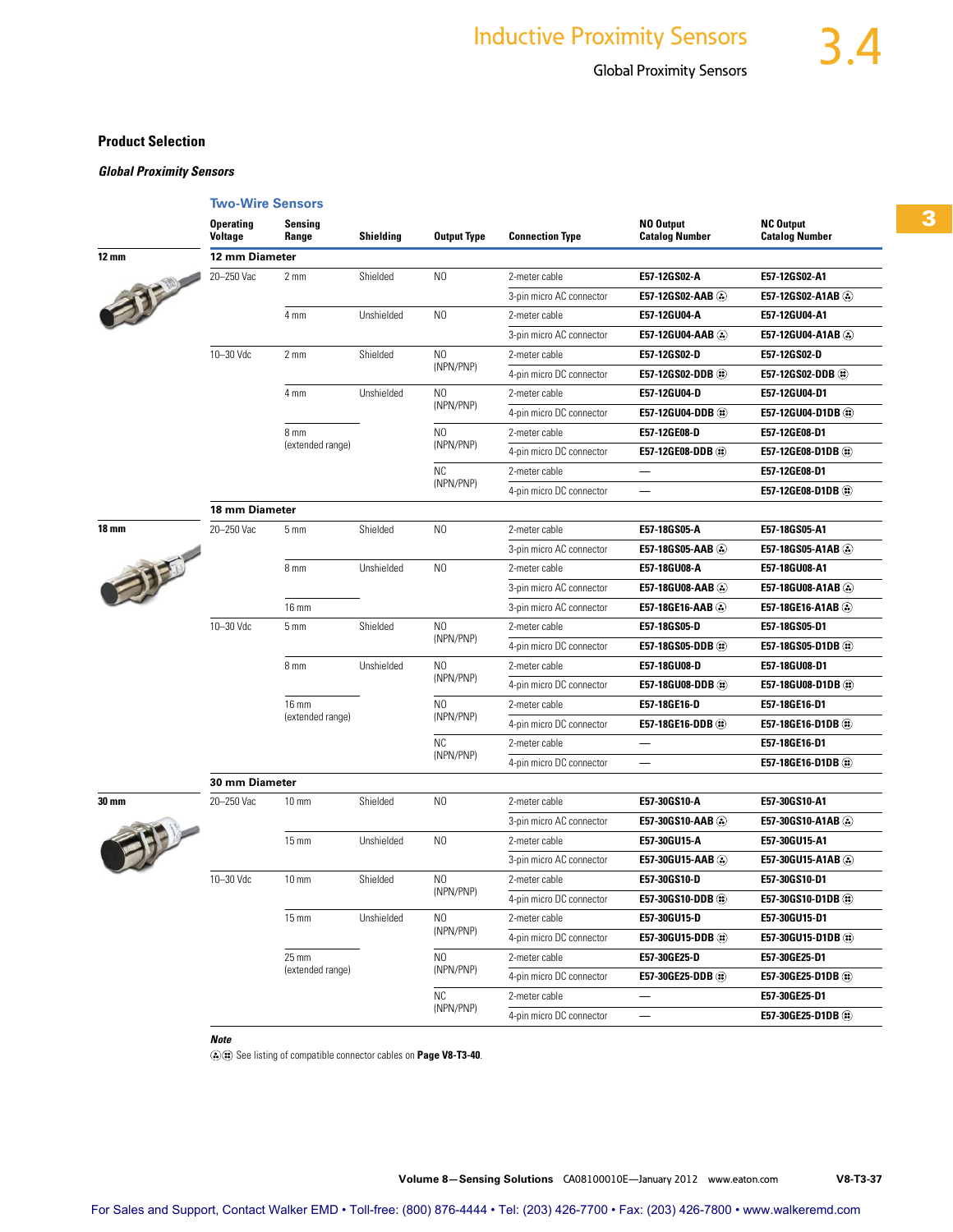# 3.4 Inductive Proximity Sensors

# Global Proximity Sensors

## **Three-Wire Sensors**



|       | <b>Operating</b><br><b>Voltage</b> | Sensing<br>Range | Shielding  | <b>Output Type</b> | <b>Connection Type</b>   | NO Output<br><b>Catalog Number</b> | <b>NC Output</b><br><b>Catalog Number</b> |
|-------|------------------------------------|------------------|------------|--------------------|--------------------------|------------------------------------|-------------------------------------------|
| 8 mm  | 8 mm Diameter                      |                  |            |                    |                          |                                    |                                           |
|       | 10-30 Vdc                          | 1 <sub>mm</sub>  | Shielded   | NO (NPN)           | 2-meter cable            | E57-08GS01-C                       | E57-08GS01-C1                             |
| 335   |                                    |                  |            |                    | 3-pin nano-connector     | E57-08GS01-CNB                     | E57-08GS01-C1NB                           |
|       |                                    |                  |            |                    | 4-pin micro DC connector | E57-08GS01-CDB (2)                 | E57-08GS01-C1DB (2)                       |
|       |                                    |                  |            | NO (PNP)           | 2-meter cable            | E57-08GS01-G                       | E57-08GS01-G1                             |
|       |                                    |                  |            |                    | 3-pin nano-connector     | E57-08GS01-GNB                     | E57-08GS01-G1NB                           |
|       |                                    |                  |            |                    | 4-pin micro DC connector | E57-08GS01-GDB (:)                 | E57-08GS01-G1DB (2)                       |
|       |                                    | 3 <sub>mm</sub>  |            | NO (NPN)           | 2-meter cable            | E57-08GE03-C                       | E57-08GE03-C1                             |
|       |                                    | (extended range) |            |                    | 3-pin nano-connector     | E57-08GE03-CNB                     | E57-08GE03-C1NB                           |
|       |                                    |                  |            |                    | 4-pin micro DC connector | E57-08GE03-CDB (2)                 | E57-08GE03-C1DB (2)                       |
|       |                                    |                  |            | NC (NPN)           | 2-meter cable            |                                    | E57-08GBE03-C                             |
|       |                                    |                  |            | NO (PNP)           | 2-meter cable            | E57-08GE03-G                       | E57-08GE03-G1                             |
|       |                                    |                  |            |                    | 3-pin nano-connector     | E57-08GE03-GNB                     | E57-08GE03-G1NB                           |
|       |                                    |                  |            |                    | 4-pin micro DC connector | E57-08GE03-GDB (3)                 | E57-08GE03-G1DB                           |
|       |                                    | 2 mm             | Unshielded | NO (NPN)           | 2-meter cable            | E57-08GU02-C                       | E57-08GU02-C1                             |
|       |                                    |                  |            |                    | 3-pin nano-connector     | E57-08GU02-CNB                     | E57-08GU02-C1NB                           |
|       |                                    |                  |            |                    | 4-pin micro DC connector | E57-08GU02-CDB (:)                 | E57-08GU02-C1DB (**)                      |
|       |                                    |                  |            | NO (PNP)           | 2-meter cable            | E57-08GU02-G                       | E57-08GU02-G1                             |
|       |                                    |                  |            |                    | 3-pin nano-connector     | E57-08GU02-GNB                     | E57-08GU02-G1NB                           |
|       |                                    |                  |            |                    | 4-pin micro DC connector | E57-08GU02-GDB (2)                 | E57-08GU02-G1DB (2)                       |
|       |                                    | 6 mm             |            | NO (NPN)           | 2-meter cable            | E57-08GE06-C                       | E57-08GE06-C1                             |
|       |                                    | (extended range) |            |                    | 4-pin micro DC connector | E57-08GE06-CDB (3)                 | E57-08GE06-C1DB (2)                       |
|       |                                    |                  |            | NO (PNP)           | 2-meter cable            | E57-08GE06-G                       | E57-08GE06-G1                             |
|       |                                    |                  |            |                    | 4-pin micro DC connector | E57-08GE06-GDB (1)                 | E57-08GE06-G1DB (1)                       |
| 12 mm | 12 mm Diameter                     |                  |            |                    |                          |                                    |                                           |
| 332   | 10-30 Vdc                          | $2 \, \text{mm}$ | Shielded   | NO (NPN)           | 2-meter cable            | E57-12GS02-C                       | E57-12GS02-C1                             |
|       |                                    |                  |            |                    | 4-pin micro DC connector | E57-12GS02-CDB (ii)                | E57-12GS02-C1DB (#)                       |
|       |                                    |                  |            | NO (PNP)           | 2-meter cable            | E57-12GS02-G                       | E57-12GS02-G1                             |
|       |                                    |                  |            |                    | 4-pin micro DC connector | E57-12GS02-GDB (:)                 | E57-12GS02-G1DB (*)                       |
|       |                                    | 5 <sub>mm</sub>  |            | NO (NPN)           | 2-meter cable            | E57-12GE05-C                       | E57-12GE05-C1                             |
|       |                                    | (extended range) |            |                    | 4-pin micro DC connector | E57-12GE05-CDB (3)                 | E57-12GE05-C1DB (2)                       |
|       |                                    |                  |            | NO (PNP)           | 2-meter cable            | E57-12GE05-G                       | E57-12GE05-G1                             |
|       |                                    |                  |            |                    | 4-pin micro DC connector | E57-12GE05-GDB (ii)                | E57-12GE05-G1DB (2)                       |
|       |                                    | 4 mm             | Unshielded | NO (NPN)           | 2-meter cable            | E57-12GU04-C                       | E57-12GU04-C1                             |
|       |                                    |                  |            |                    | 4-pin micro DC connector | E57-12GU04-CDB (2)                 | E57-12GU04-C1DB (3)                       |
|       |                                    |                  |            | NO (PNP)           | 2-meter cable            | E57-12GU04-G                       | E57-12GU04-G1                             |
|       |                                    |                  |            |                    | 4-pin micro DC connector | E57-12GU04-GDB ®                   | E57-12GU04-G1DB (2)                       |
|       |                                    | $10 \text{ mm}$  |            | NO (NPN)           | 2-meter cable            | E57-12GE10-C                       | E57-12GE10-C1                             |
|       |                                    | (extended range) |            |                    | 4-pin micro DC connector | E57-12GE10-CDB (:)                 | E57-12GE10-C1DB ®                         |
|       |                                    |                  |            | NO (PNP)           | 2-meter cable            | E57-12GE10-G                       | E57-12GE10-G1                             |
|       |                                    |                  |            |                    | 4-pin micro DC connector | E57-12GE10-GDB ®                   | E57-12GE10-G1DB                           |

#### *Note*

See listing of compatible connector cables on **Page V8-T3-40**.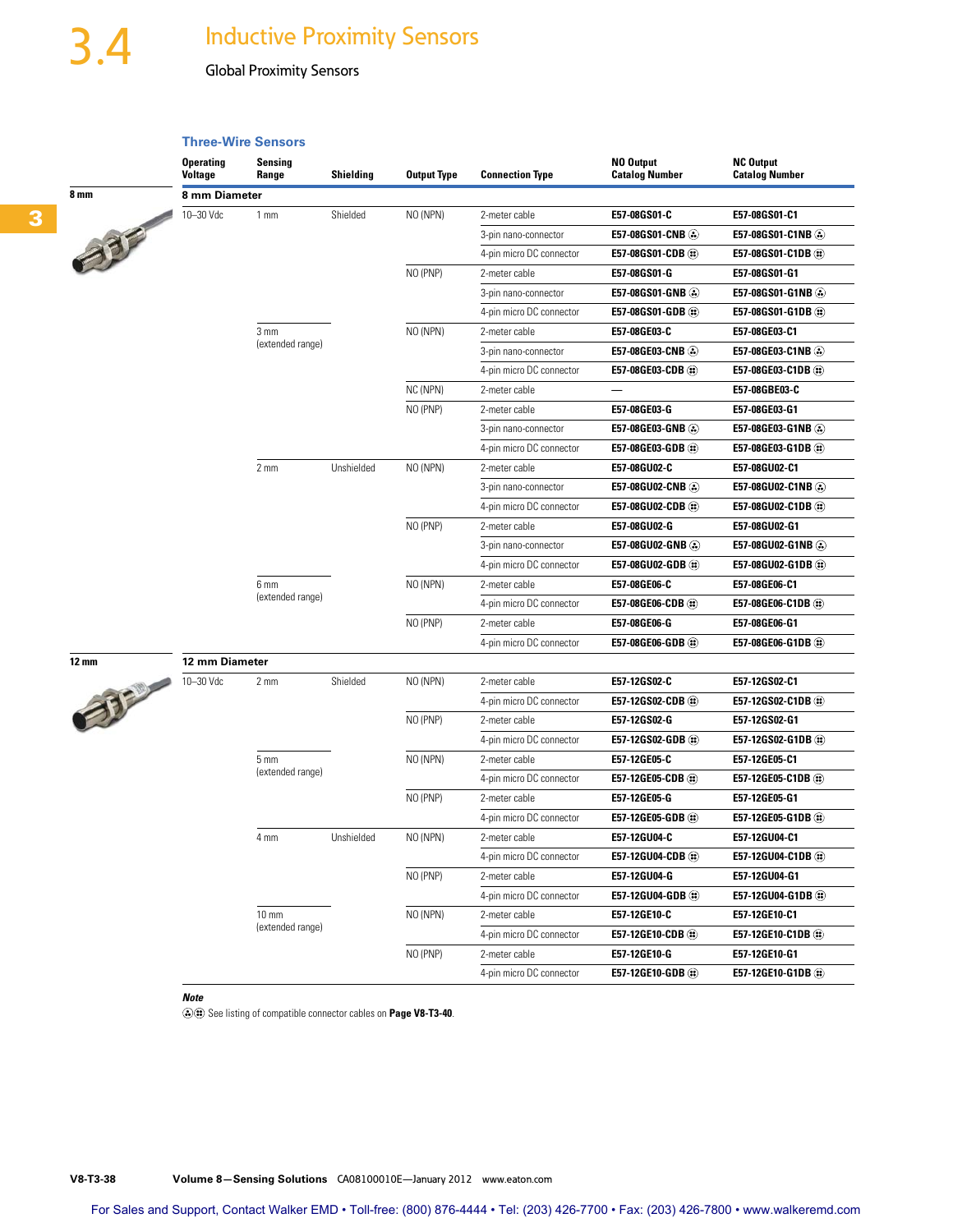# **Inductive Proximity Sensors**

# Global Proximity Sensors

**NC Output**

**NO Output**

| <b>Voltage</b> | Range            | <b>Shielding</b> | <b>Output Type</b> | <b>Connection Type</b>   | <b>Catalog Number</b> | <b>Catalog Number</b> |
|----------------|------------------|------------------|--------------------|--------------------------|-----------------------|-----------------------|
| 18 mm Diameter |                  |                  |                    |                          |                       |                       |
| 10-30 Vdc      | 5 <sub>mm</sub>  | Shielded         | NO (NPN)           | 2-meter cable            | E57-18GS05-C          | E57-18GS05-C1         |
|                |                  |                  |                    | 4-pin micro DC connector | E57-18GS05-CDB (2)    | E57-18GS05-C1DB       |
|                |                  |                  | NO (PNP)           | 2-meter cable            | E57-18GS05-G          | E57-18GS05-G1         |
|                |                  |                  |                    | 4-pin micro DC connector | E57-18GS05-GDB (:)    | E57-18GS05-G1DB       |
|                | 8 mm             |                  | NO (NPN)           | 2-meter cable            | E57-18GE08-C          | E57-18GE08-C1         |
|                | (extended range) |                  |                    | 4-pin micro DC connector | E57-18GE08-CDB (2)    | E57-18GE08-C1DB       |
|                |                  |                  | NO (PNP)           | 2-meter cable            | E57-18GE08-G          | E57-18GE08-G1         |
|                |                  |                  |                    | 4-pin micro DC connector | E57-18GE08-GDB (2)    | E57-18GE08-G1DB       |
|                | 8 mm             | Unshielded       | NO (NPN)           | 2-meter cable            | E57-18GU08-C          | E57-18GU08-C1         |
|                |                  |                  |                    | 4-pin micro DC connector | E57-18GU08-CDB (2)    | E57-18GU08-C1DB       |
|                |                  |                  | NO (PNP)           | 2-meter cable            | E57-18GU08-G          | E57-18GU08-G1         |
|                |                  |                  |                    | 4-pin micro DC connector | E57-18GU08-GDB (2)    | E57-18GU08-G1DB       |
|                | $18 \text{ mm}$  |                  | NO (NPN)           | 2-meter cable            | E57-18GE18-C          | E57-18GE18-C1         |
|                | (extended range) |                  |                    | 4-pin micro DC connector | E57-18GE18-CDB (2)    | E57-18GE18-C1DB       |
|                |                  |                  | NO (PNP)           | 2-meter cable            | E57-18GE18-G          | E57-18GE18-G1         |
|                |                  |                  |                    | 4-pin micro DC connector | E57-18GE18-GDB (2)    | E57-18GE18-G1DB       |
| 30 mm Diameter |                  |                  |                    |                          |                       |                       |
| 10-30 Vdc      | $10 \text{ mm}$  | Shielded         | NO (NPN)           | 2-meter cable            | E57-30GS10-C          | E57-30GS10-C1         |
|                |                  |                  |                    | 4-pin micro DC connector | E57-30GS10-CDB (:)    | E57-30GS10-C1DB       |
|                |                  |                  | NO (PNP)           | 2-meter cable            | E57-30GS10-G          | E57-30GS10-G1         |
|                |                  |                  |                    | 5-meter Cable            | E57-30GS10-G5         | $\qquad \qquad -$     |
|                |                  |                  |                    | 4-pin micro DC connector | E57-30GS10-GDB (2)    | E57-30GS10-G1DB       |
|                | $15 \text{ mm}$  |                  | NO (NPN)           | 2-meter cable            | E57-30GE15-C          | E57-30GE15-C1         |
|                | (extended range) |                  |                    | 4-pin micro DC connector | E57-30GE15-CDB (2)    | E57-30GE15-C1DB       |
|                |                  |                  | NO (PNP)           | 2-meter cable            | E57-30GE15-G          | E57-30GE15-G1         |
|                |                  |                  |                    | 4-pin micro DC connector | E57-30GE15-GDB (1)    | E57-30GE15-G1DB       |
|                | $15 \text{ mm}$  | Unshielded       | NO (NPN)           | 2-meter cable            | E57-30GU15-C          | E57-30GU15-C1         |
|                |                  |                  |                    | 4-pin micro DC connector | E57-30GU15-CDB (2)    | E57-30GU15-C1DB       |
|                |                  |                  | NO (PNP)           | 2-meter cable            | E57-30GU15-G          | E57-30GU15-G1         |
|                |                  |                  |                    | 4-pin micro DC connector | E57-30GU15-GDB (2)    | E57-30GU15-G1DB       |
|                | 29 mm            |                  | NO (NPN)           | 2-meter cable            | E57-30GE29-C          | E57-30GE29-C1         |
|                | (extended range) |                  |                    | 4-pin micro DC connector | E57-30GE29-CDB (2)    | E57-30GE29-C1DB       |
|                |                  |                  | NO (PNP)           | 2-meter cable            | E57-30GE29-G          | E57-30GE29-G1         |

### **Three-Wire Sensors, continued Sensing**

**Operating**



**18 mm** 

**30 mm** 

|                |                  |            |          | 4-pin micro DC connector | E57-18GU08-CDB (2)  | E57-18GU08-C1DB (3)  |
|----------------|------------------|------------|----------|--------------------------|---------------------|----------------------|
|                |                  |            | NO (PNP) | 2-meter cable            | E57-18GU08-G        | E57-18GU08-G1        |
|                |                  |            |          | 4-pin micro DC connector | E57-18GU08-GDB (2)  | E57-18GU08-G1DB (2)  |
|                | $18 \text{ mm}$  |            | NO (NPN) | 2-meter cable            | E57-18GE18-C        | E57-18GE18-C1        |
|                | (extended range) |            |          | 4-pin micro DC connector | E57-18GE18-CDB (2)  | E57-18GE18-C1DB (2)  |
|                |                  |            | NO (PNP) | 2-meter cable            | E57-18GE18-G        | E57-18GE18-G1        |
|                |                  |            |          | 4-pin micro DC connector | E57-18GE18-GDB (2)  | E57-18GE18-G1DB (:)  |
| 30 mm Diameter |                  |            |          |                          |                     |                      |
| 10-30 Vdc      | $10 \text{ mm}$  | Shielded   | NO (NPN) | 2-meter cable            | E57-30GS10-C        | E57-30GS10-C1        |
|                |                  |            |          | 4-pin micro DC connector | E57-30GS10-CDB (1)  | E57-30GS10-C1DB (:)  |
|                |                  |            | NO (PNP) | 2-meter cable            | E57-30GS10-G        | E57-30GS10-G1        |
|                |                  |            |          | 5-meter Cable            | E57-30GS10-G5       |                      |
|                |                  |            |          | 4-pin micro DC connector | E57-30GS10-GDB (2)  | E57-30GS10-G1DB (:)  |
|                | $15 \text{ mm}$  |            | NO (NPN) | 2-meter cable            | E57-30GE15-C        | E57-30GE15-C1        |
|                | (extended range) |            |          | 4-pin micro DC connector | E57-30GE15-CDB (2)  | E57-30GE15-C1DB (2)  |
|                |                  |            | NO (PNP) | 2-meter cable            | E57-30GE15-G        | E57-30GE15-G1        |
|                |                  |            |          | 4-pin micro DC connector | E57-30GE15-GDB (2)  | E57-30GE15-G1DB (2)  |
|                | $15 \text{ mm}$  | Unshielded | NO (NPN) | 2-meter cable            | E57-30GU15-C        | E57-30GU15-C1        |
|                |                  |            |          | 4-pin micro DC connector | E57-30GU15-CDB (ii) | E57-30GU15-C1DB (ii) |
|                |                  |            | NO (PNP) | 2-meter cable            | E57-30GU15-G        | E57-30GU15-G1        |
|                |                  |            |          | 4-pin micro DC connector | E57-30GU15-GDB (2)  | E57-30GU15-G1DB (2)  |
|                | 29 mm            |            | NO (NPN) | 2-meter cable            | E57-30GE29-C        | E57-30GE29-C1        |
|                | (extended range) |            |          | 4-pin micro DC connector | E57-30GE29-CDB (3)  | E57-30GE29-C1DB (2)  |
|                |                  |            | NO (PNP) | 2-meter cable            | E57-30GE29-G        | E57-30GE29-G1        |
|                |                  |            |          | 4-pin micro DC connector | E57-30GE29-GDB (3)  | E57-30GE29-G1DB (:)  |

#### *Note*

See listing of compatible connector cables on **Page V8-T3-40**.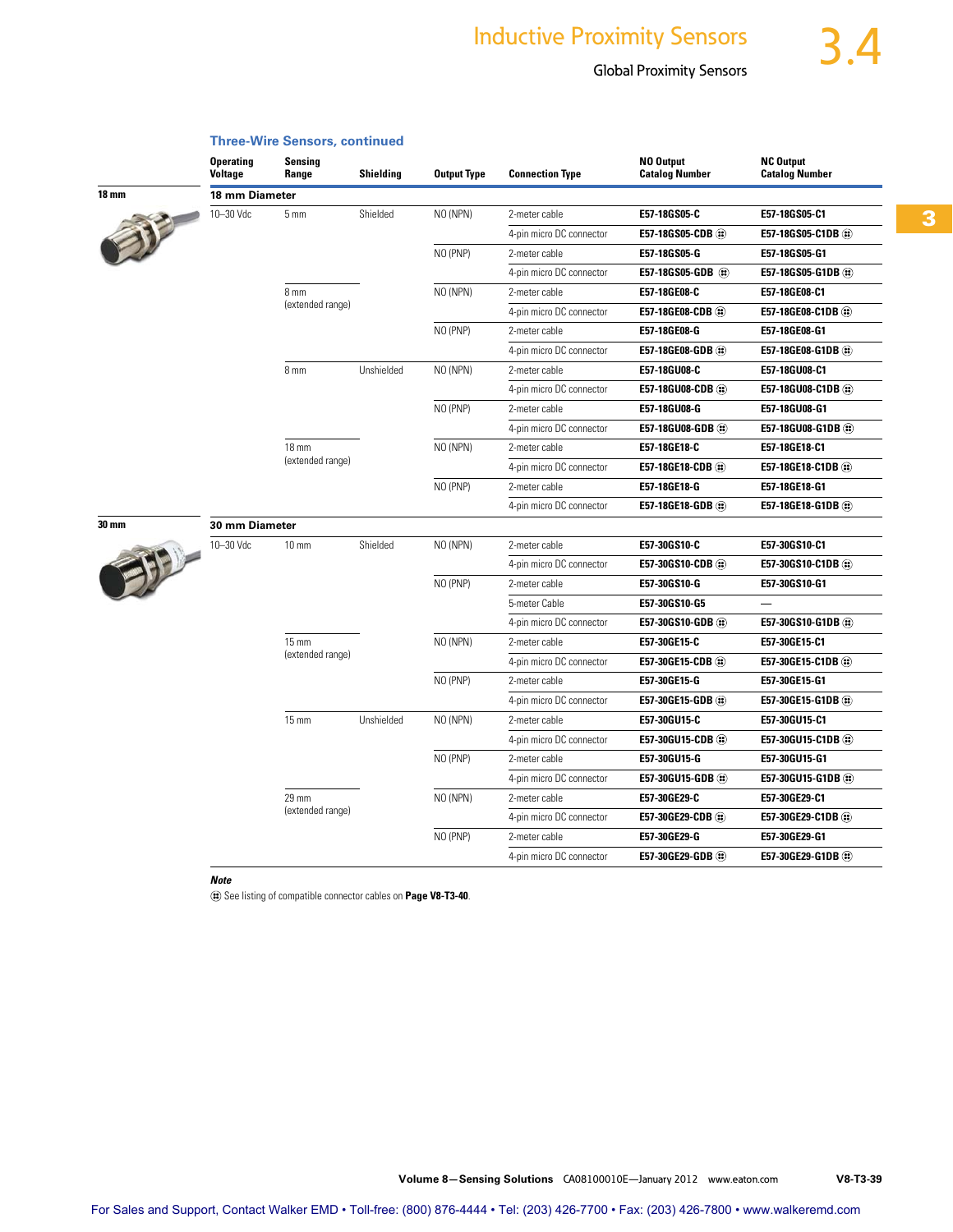#### *Compatible Connector Cables*



#### **Accessories**

### **Global Proximity Sensors**

| <b>Description</b>                              | Reference                   |
|-------------------------------------------------|-----------------------------|
| Mounting brackets                               | See Tab 8.<br>section 8.2   |
| Replacement mounting nuts and other accessories | See Tab 8.<br>section 8.3   |
| Connector cables                                | See Tab 10.<br>section 10.1 |

#### *Note*

<sup>1</sup>For a full selection of connector cables, see **Tab 10**, **section 10.1**.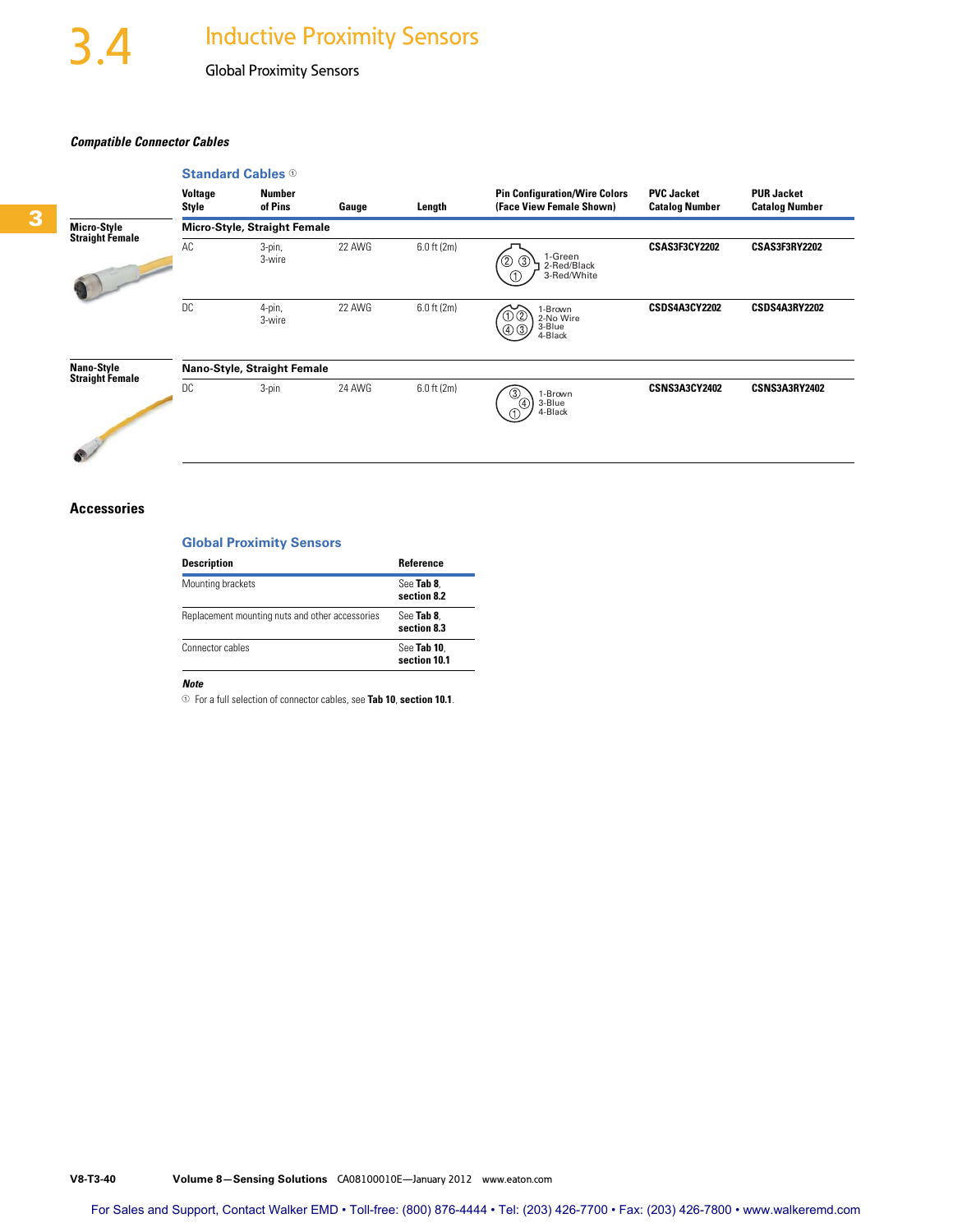## **Technical Data and Specifications**

## **Global Proximity Sensors**

| <b>Description</b>             | <b>Two-Wire AC Sensors</b>                                                                            | <b>Two-Wire DC Sensors</b>                                                                            | <b>Three-Wire DC Sensors</b>                                                                          |  |  |
|--------------------------------|-------------------------------------------------------------------------------------------------------|-------------------------------------------------------------------------------------------------------|-------------------------------------------------------------------------------------------------------|--|--|
| Operating voltage              | 20-250 Vac                                                                                            | 10-30 Vdc                                                                                             | 10-30 Vdc                                                                                             |  |  |
| OFF-state leakage              | $< 1.8$ mA                                                                                            | $< 0.8$ mA                                                                                            | $< 0.01$ mA                                                                                           |  |  |
| Maximum load current           | 200 mA                                                                                                | 100 mA                                                                                                | 100 mA                                                                                                |  |  |
| Minimum load current           | 5mA                                                                                                   | 3 <sub>m</sub> A                                                                                      | $\overline{\phantom{0}}$                                                                              |  |  |
| Surge current                  | 5A (20 ms)                                                                                            | $\overline{\phantom{0}}$                                                                              |                                                                                                       |  |  |
| Voltage drop                   | <8 Vac at 400 mA                                                                                      | <6V                                                                                                   | <1.5V                                                                                                 |  |  |
| Switching frequency            |                                                                                                       |                                                                                                       |                                                                                                       |  |  |
| 8 mm diameter                  |                                                                                                       |                                                                                                       | 2 kHz (shielded and unshielded)                                                                       |  |  |
| 12 mm diameter                 | 25 Hz                                                                                                 | 1 kHz (shielded); 1 kHz (unshielded)                                                                  | 2 kHz (shielded); 1 kHz (unshielded)                                                                  |  |  |
| 18 mm diameter                 | 25 Hz                                                                                                 | 1 kHz (shielded): 500 Hz (unshielded)                                                                 | 1 kHz (shielded): 500 Hz (unshielded)                                                                 |  |  |
| 30 mm diameter                 | 25 Hz                                                                                                 | 500 Hz (shielded); 200 Hz (unshielded)                                                                | 300 Hz (shielded); 150 Hz (unshielded)                                                                |  |  |
| Short circuit protection       | N <sub>0</sub>                                                                                        | Yes                                                                                                   | Yes                                                                                                   |  |  |
| Overload trip point            |                                                                                                       | $>120$ mA                                                                                             | 220 mA                                                                                                |  |  |
| Time delay before availability |                                                                                                       |                                                                                                       | $<$ 10 ms                                                                                             |  |  |
| Transient protection           |                                                                                                       | 2 kV, 1 ms, 1 kohm                                                                                    | 1kV, 0.1 ms, 1 kohm                                                                                   |  |  |
| Repeat accuracy                | Shielded: <1.0%/Unshielded: <3.0% (Sr)                                                                | $< 2.0\%$ (Sr)                                                                                        | $<1.0\%$ (Sr)                                                                                         |  |  |
| Switching hysteresis           | < 15%                                                                                                 | < 15%                                                                                                 | < 15%                                                                                                 |  |  |
| Operating temperature          | $-13^{\circ}$ to 158°F (-25° to 70°C)<br>(32° to 140°F [0° to 60°C]<br>for all extended range models) | $-13^{\circ}$ to 158°F (-25° to 70°C)<br>(32° to 140°F [0° to 60°C]<br>for all extended range models) | $-13^{\circ}$ to 158°F (-25° to 70°C)<br>(32° to 140°F [0° to 60°C]<br>for all extended range models) |  |  |
| Temperature drift              | $<$ 10% (Sr)                                                                                          | $<$ 10% (Sr)                                                                                          | $<$ 10% (Sr)                                                                                          |  |  |
| Protection                     | IP67, IP69K                                                                                           | IP67, IP69K                                                                                           | IP67, IP69K                                                                                           |  |  |
| Housing material               | Nickel plated brass (stainless steel for 8 mm<br>diameter, nano-connector models)                     | Nickel plated brass (stainless steel for 8 mm<br>diameter, nano-connector models)                     | Nickel plated brass (stainless steel for 8 mm<br>diameter, nano-connector models)                     |  |  |
| Cable                          | PVC jacket, 2-meter length                                                                            | PVC jacket, 2-meter length                                                                            | PVC jacket, 2-meter length                                                                            |  |  |

**3**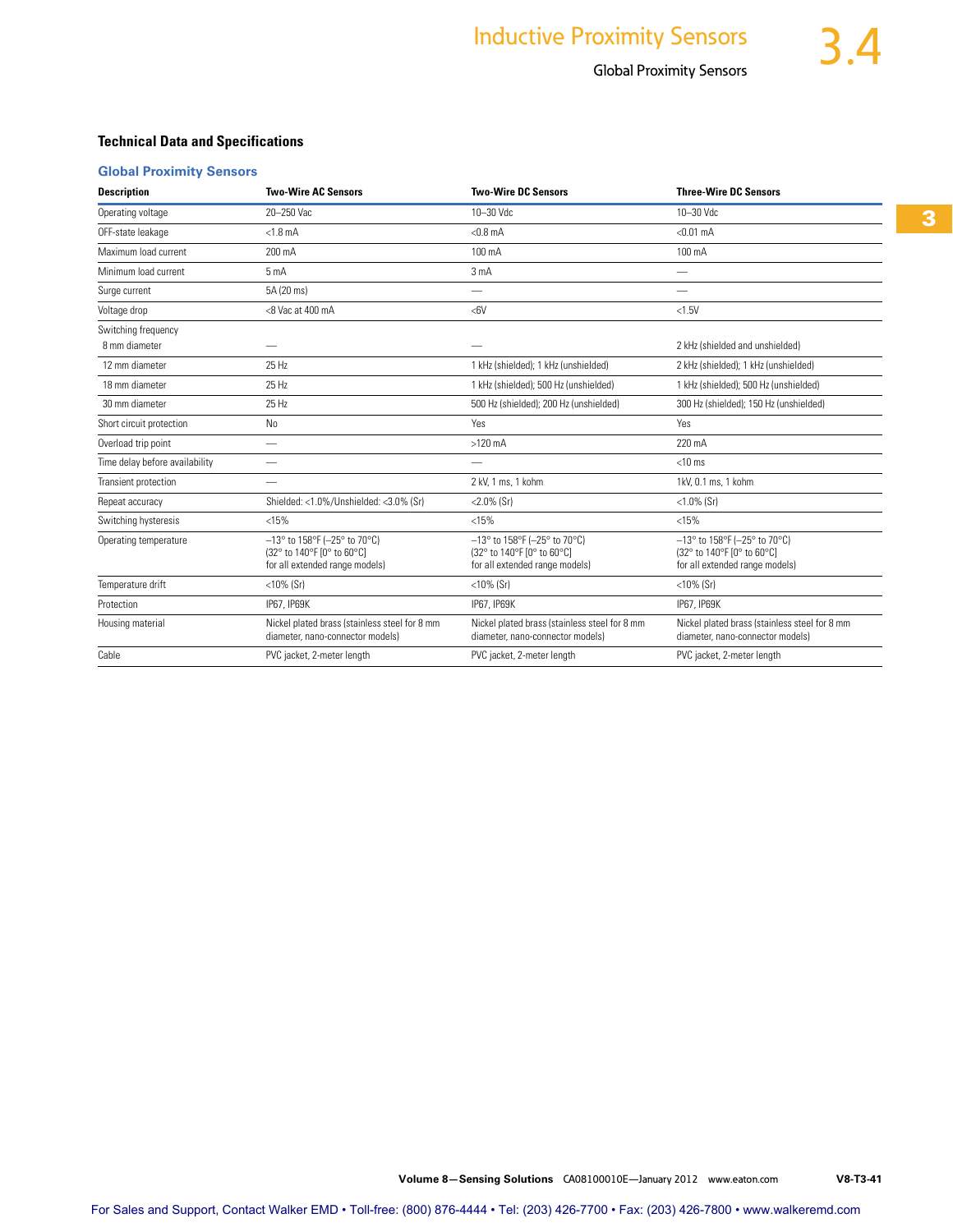#### **Wiring Diagrams**

Pin numbers are for reference, rely on pin location when wiring.

#### **Global Proximity Sensors**



**V8-T3-42 Volume 8—Sensing Solutions** CA08100010E—January 2012 www.eaton.com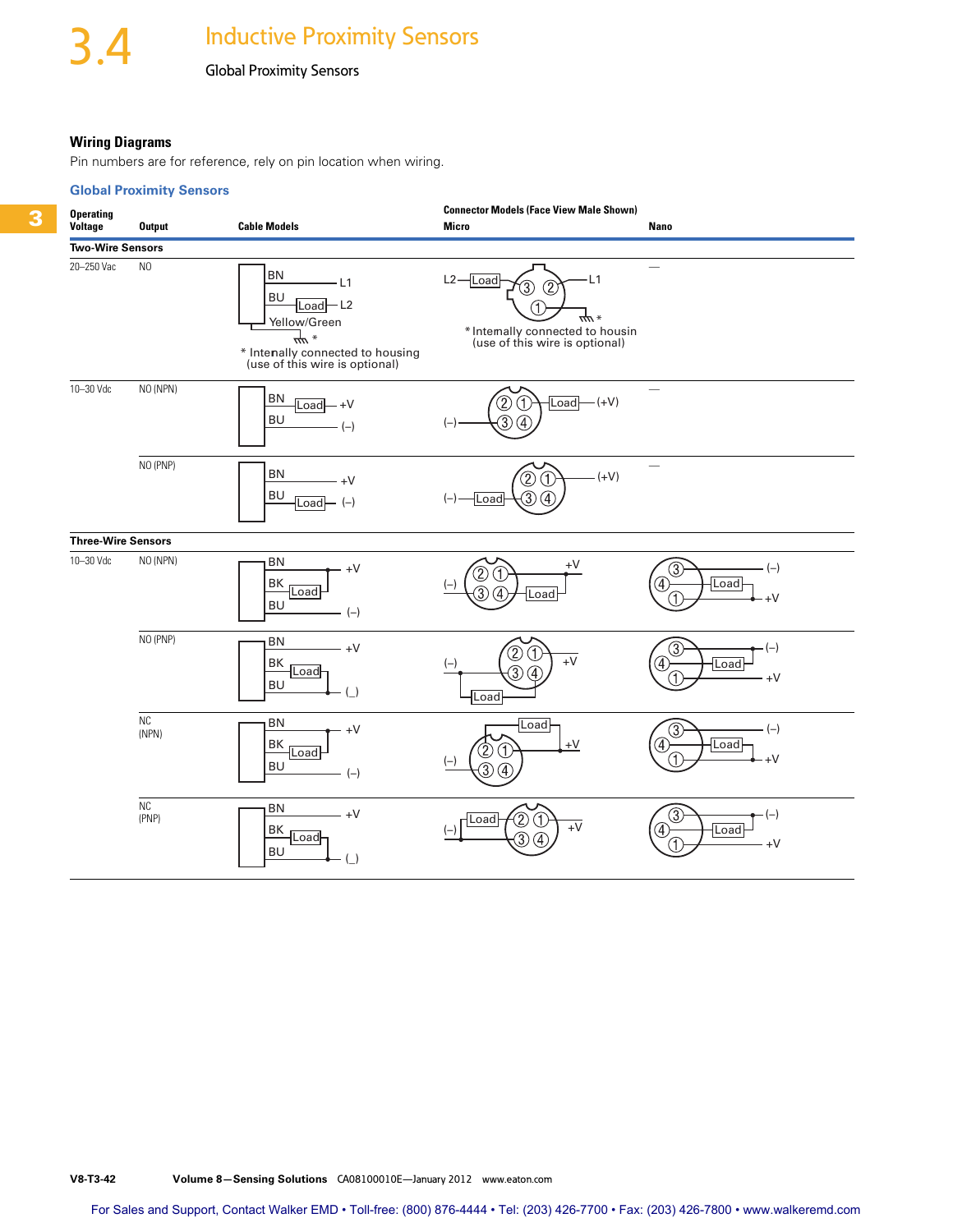### **Dimensions**

Approximate Dimensions in mm

### *Cable Models*



| Catalog<br><b>Number</b> | <b>Operating</b><br><b>Voltage</b> | A     | В  | C  | D  | E  |  |
|--------------------------|------------------------------------|-------|----|----|----|----|--|
| E57-12GS02-A             | 20-250 Vac                         | M12x1 | 65 | 15 | 50 |    |  |
| E57-12GU04-A             |                                    | M12x1 | 60 | 15 | 42 | 8  |  |
| E57-18GS05-A             |                                    | M18x1 | 80 | 20 | 60 |    |  |
| E57-18GU08-A             |                                    | M18x1 | 80 | 20 | 48 | 12 |  |
| E57-30GS10-A             |                                    | M30   | 80 | 20 | 60 |    |  |
| E57-30GU15-A             |                                    | M30   | 80 | 20 | 45 | 15 |  |
| E57-12GS02-D             | 10-30 Vdc                          | M12x1 | 50 |    | 50 |    |  |
| E57-12GU04-D             |                                    | M12x1 | 50 |    | 42 | 8  |  |
| E57-12GE08-D             |                                    | M12x1 | 50 |    | 42 | 8  |  |
| E57-12GE08-D1            |                                    | M12x1 | 50 |    | 42 | 8  |  |
| E57-18GS05-D             |                                    | M18x1 | 55 | 5  | 50 |    |  |
| E57-18GU08-D             |                                    | M18x1 | 55 | 5  | 38 | 12 |  |
| E57-18GE16-D             |                                    | M18x1 | 55 | 5  | 38 | 12 |  |
| E57-18GE16-D1            |                                    | M18x1 | 55 | 5  | 38 | 12 |  |
| E57-30GS10-D             |                                    | M30   | 55 | 5  | 50 |    |  |
| E57-30GU15-D             |                                    | M30   | 55 | 5  | 35 | 15 |  |
| E57-30GE25-D             |                                    | M30   | 55 | 5  | 35 | 15 |  |
| E57-30GE25-D1            |                                    | M30   | 55 | 5  | 35 | 15 |  |

**Two-Wire Sensors Three-Wire Sensors**



| Catalog<br>Number | <b>Operating</b><br><b>Voltage</b> | Α                | B    | C   | D  | E    |  |
|-------------------|------------------------------------|------------------|------|-----|----|------|--|
| E57-08GE03-C      | 10-30 Vdc                          | M <sub>8x1</sub> | 46   | 6   | 40 |      |  |
| E57-08GE03-G      |                                    | M8x1             | 46   | 6   | 40 |      |  |
| E57-08GS01-C      |                                    | M8x1             | 45   |     | 45 |      |  |
| E57-08GS01-G      |                                    | M8x1             | 45   |     | 45 |      |  |
| E57-08GU02-C      |                                    | M8x1             | 45   |     | 41 | 4    |  |
| E57-08GU02-G      |                                    | M8x1             | 45   |     | 41 | 4    |  |
| E57-12GE05-C      |                                    | M12x1            | 51   | 2   | 49 |      |  |
| E57-12GE05-G      |                                    | M12x1            | 51   | 2   | 49 |      |  |
| E57-12GE10-C      |                                    | M12x1            | 50.5 | 1.7 | 41 | 7.8  |  |
| E57-12GE10-G      |                                    | M12x1            | 50.5 | 1.7 | 41 | 7.8  |  |
| E57-12GS02-C      |                                    | M12x1            | 50   |     | 50 |      |  |
| E57-12GS02-G      |                                    | M12x1            | 50   |     | 50 |      |  |
| E57-12GU04-C      |                                    | M12x1            | 50   |     | 42 | 8    |  |
| E57-12GU04-G      |                                    | M12x1            | 50   |     | 42 | 8    |  |
| E57-18GE08-C      |                                    | M18x1            | 67.5 | 2.5 | 65 |      |  |
| E57-18GE08-G      |                                    | M18x1            | 65.5 | 2.5 | 65 |      |  |
| E57-18GE18-C      |                                    | M18x1            | 66   | 2.5 | 52 | 11.5 |  |
| E57-18GE18-G      |                                    | M18x1            | 66   | 2.5 | 52 | 11.5 |  |
| E57-18GS05-C      |                                    | M18x1            | 55   | 5   | 50 |      |  |
| E57-18GS05-G      |                                    | M18x1            | 55   | 5   | 50 |      |  |
| E57-18GU08-C      |                                    | M18x1            | 55   | 5   | 38 | 12   |  |
| E57-18GU08-G      |                                    | M18x1            | 55   | 5   | 38 | 12   |  |
| E57-30GE15-C      |                                    | M30              | 69   | 5   | 64 |      |  |
| E57-30GE15-G      |                                    | M30              | 69   | 5   | 64 |      |  |
| E57-30GE29-C      |                                    | M30              | 83   | 5   | 64 | 15   |  |
| E57-30GE29-G      |                                    | M30              | 83   | 5   | 64 | 15   |  |
| E57-30GS10-C      |                                    | M30              | 55   | 5   | 50 |      |  |
| E57-30GS10-G      |                                    | M30              | 55   | 5   | 50 |      |  |
| E57-30GU15-C      |                                    | M30              | 55   | 5   | 35 | 15   |  |
| E57-30GU15-G      |                                    | M30              | 55   | 5   | 35 | 15   |  |